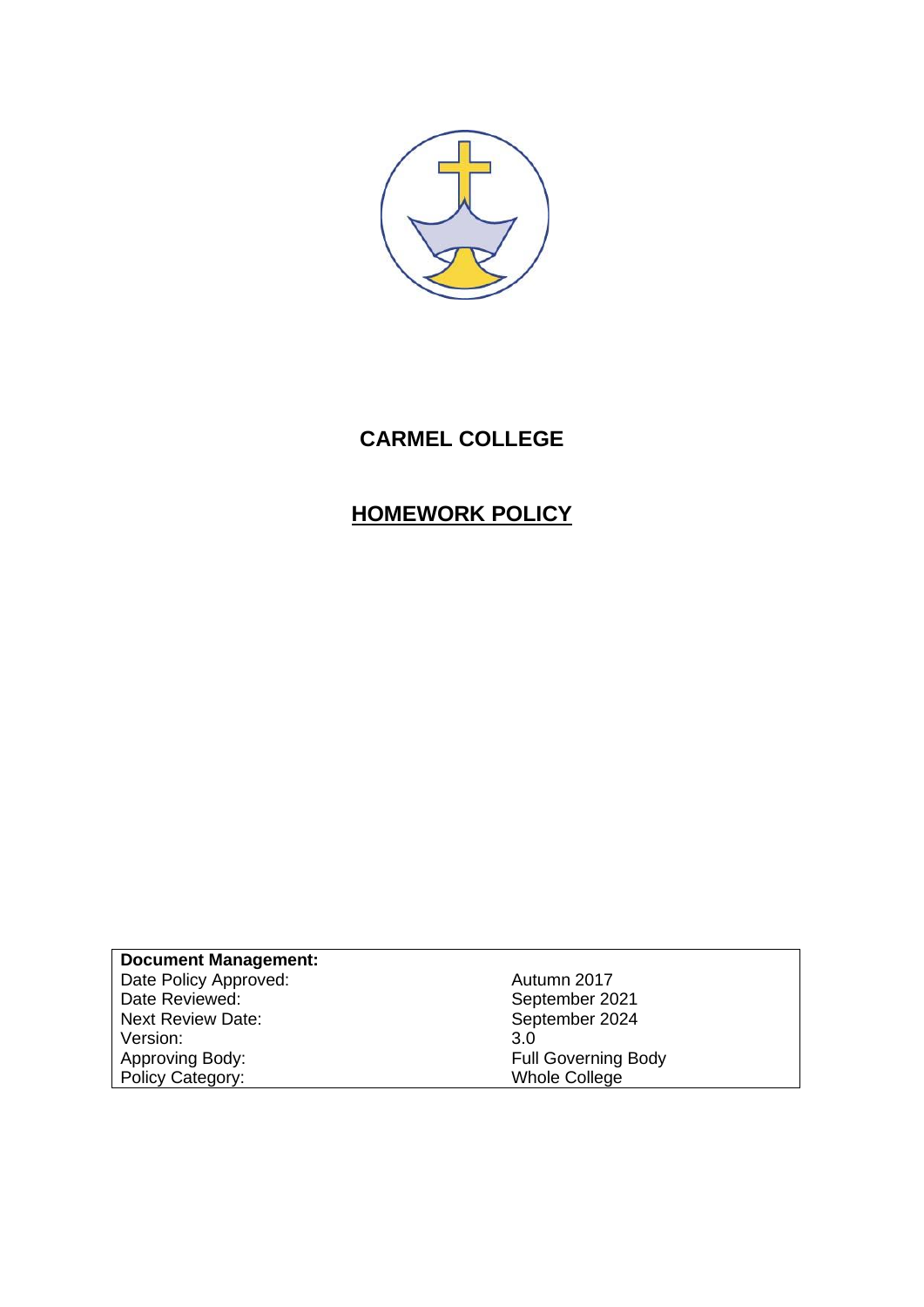## **HOMEWORK POLICY**



#### **VALUE OF HOMEWORK**

At Carmel we value the contribution that homework can make to the progress of all our learners. To have the maximum impact it needs to be an integral part of the curriculum, legitimately planned to reinforce and extend learning from school to home and prepare for future learning. Homework develops the virtues of responsibility, independence, resilience, confidence and self-regulation, supporting all our learners to achieve their full potential. Providing students with high-quality feedback increases this impact and also demonstrates the value we place on homework to parents and pupils.

## **PURPOSE OF HOMEWORK – WHAT IS IT FOR?**

- To develop the skills of independent learning.
- To consolidate learning in class and build confidence.
- To practise and master skills, learning by doing.
- To develop self-regulation and time management skills.
- To research an area of interest.
- To give the opportunity to develop the partnership of student/parent/teacher.
- To do work which is not suited to the classroom situation.

## **PLANNING OF HOMEWORK**

In order to become habit forming and to build skills and expectations as learners progress from KS3 – 5 it is essential that the following principles are considered when planning and setting homework:

- There needs to be a consistent routine and format across the department that progressively develops each year.
- It is designed as part of the long, medium and short term planning, supporting and extending the curriculum.
- Between 2/3 homework tasks per half term are compulsory and completed by all pupils across the department, these should be listed in the front of the exercise book.
- To consolidate knowledge on a regular basis, a revision homework task will be given prior to an assessment.
- Learners have an opportunity to choose tasks.
- Examples of the expected standard are modelled using peer and/or teacher examples.

## **HOMEWORK TASKS WHICH MIGHT BE SET**

Shaped by all teachers, we agree that suitable homework tasks include:

Weekly vocab tests, reinforcing technical language, group projects, consolidation/ extension/application of knowledge from class, problem solving, improvement tasks in response to feedback, exam questions, guided investigation of new information, parental involvement/ interviews, preparation for next lesson, freedom and choice, reading.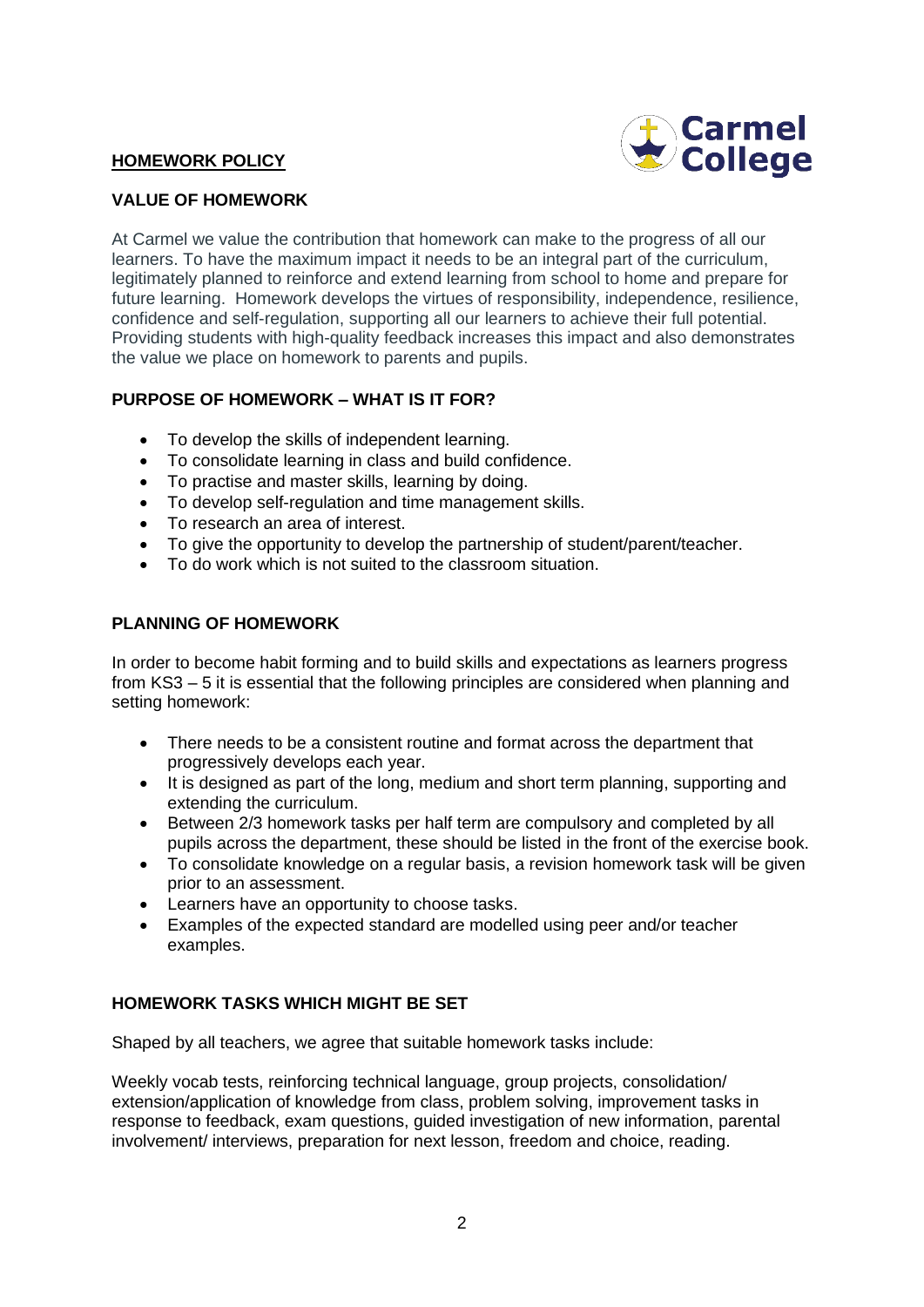Specific revision tasks include making flash cards, mind maps, LOCI, image chains, past papers, practice questions, peg words and suitable interactive websites such as MyMaths and Memorise.

## **HOW MUCH MUST BE SET?**

The following is the minimum amount of homework which will be set. However, there may be a limited number of occasions when less or more homework is given. Practical subjects such as art and design technology might require more time.

KS 3

English, Maths and Science will set homework twice per week Geography, History, French, Spanish and RE once per week Art, Computing, Music, PE and Technology once a fortnight

KS 4

Maths will set homework three times per week English and Science will set homework twice per week All other subjects at least once per week

KS5

For each A' level or BTEC course 5 hours of independent work needs to be set to be completed in assigned study lessons and at home.

| Years 7 & 8   | 45 – 90 minutes per day 30 mins per subject                     |                     |
|---------------|-----------------------------------------------------------------|---------------------|
| Year 9        | $1 - 2$ hours per day                                           | 30-45 mins homework |
| Years 10 & 11 | 1 $\frac{1}{2}$ - 2 $\frac{1}{2}$ hours per day 45 mins -1 hour |                     |

## **HOMEWORK PROCEDURES**

#### **Homework Timetables:**

These take account of:

- 1 The need to ensure coordination for homework completion by the form tutor so that students do not have too much to do on one night and too little on another. This is usually achieved by giving students more than one night in which to complete homework.
- 2 The teacher's work schedule and opportunity for marking work.
- 3 An even sharing of homework for students across the week.

Students will record their homework timetable into their homework diary. Tutors should monitor that the timetable is being adhered to by all.

In addition to teachers ensuring homework is recorded in diaries, TEAMS can be used to share homework resources, submit and give feedback on homework.

Students with a Statement of Educational Need carry homework cards. Staff should specifically check that homework is correctly written into their diaries and where necessary write it in for them.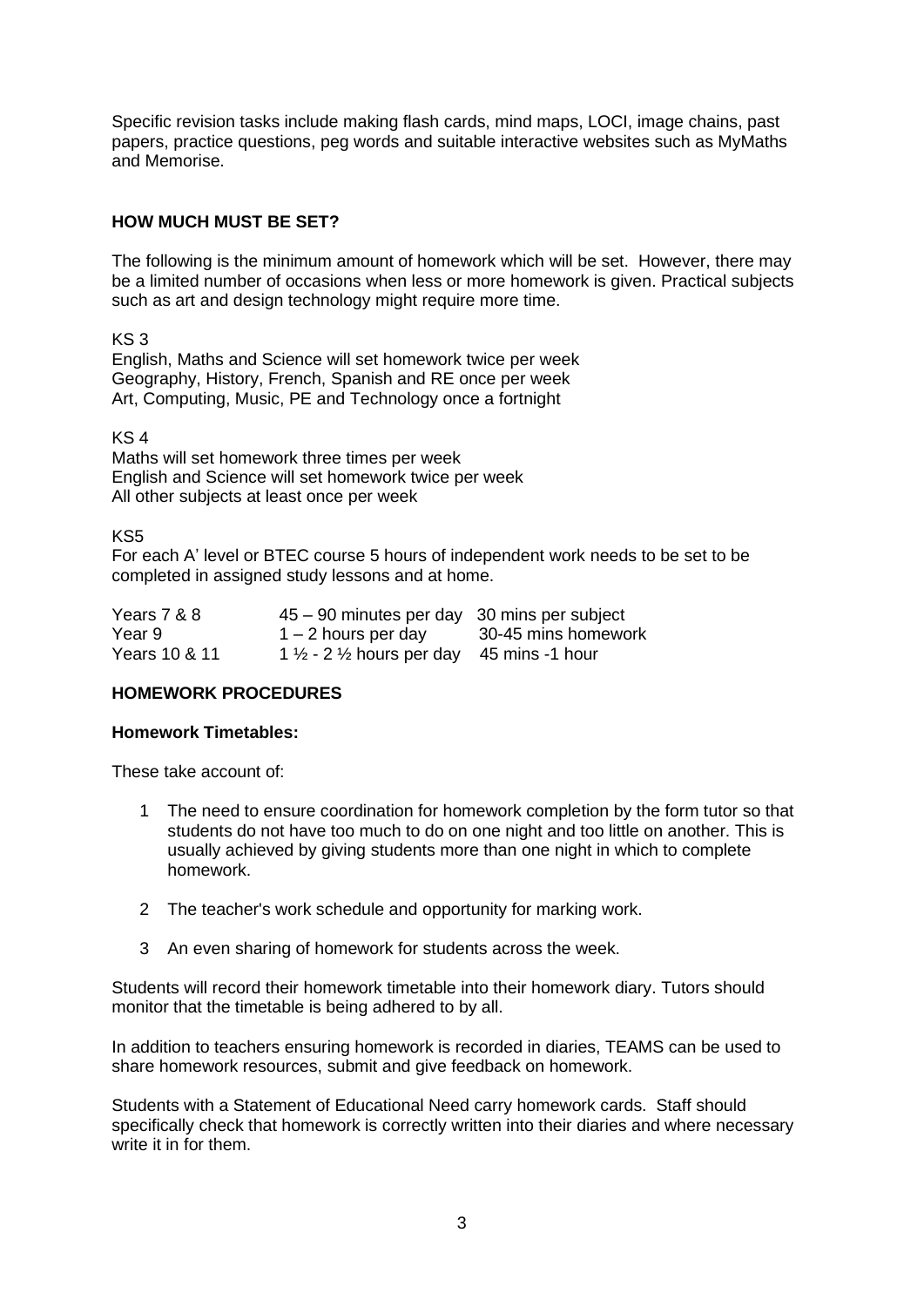## **Homework Diary:**

The homework diary must be brought to College every day. Homework should normally be written on the board with sufficient time for students to write it in their homework diary. The date to be completed must be clearly stated. The content of the homework should be written so that parents can understand what has to be done, and can help if necessary. Teachers need to check the homework has been written in the diary appropriately. Parents and tutor must sign the diary weekly to show they have noted what has been set and Pastoral Learning Managers will check diaries at regular intervals.

## **Help with Homework:**

If homework tasks are not understood by students, they should see their subject teacher the day before homework is due for completion, and ask for help.

The Learning Support staff offer a lunchtime homework club as do the Librarians after College. Students in Years 10 and 11 may also access support from Learning Mentors in the Library at lunchtime.

## **Homework Procedures as Students Move up through College:**

To ensure homework becomes habit forming for all learners, we will have consistent and progressively higher expectations of homework from year 7 to year 13.

Students in Years 7, 8 and 9 may have shorter tasks to complete and usually only two or three days in which to do it. In subjects which have only one lesson each week, the homework time span is often one week.

In Years 10 and 11, tasks set are more extensive and personalised to improve specific gaps in knowledge.

To prepare learners for linear assessment, revision homework tasks must be set prior to an assessment to show evidence of consolidation of knowledge. In order to make revision habit forming this needs to be a consistent half- termly routine from year 7 onwards.

#### **Summary of Homework Procedures:**

- 1 Homework must be completed on time, to the best of the pupil's ability by the date set in the diary.
- 2 Parents are updated on their child's ability to complete homework through reports, diary, communication from the Pastoral Learning Manager or during the Academic Mentoring Day.
- 3 If a student persists in not doing homework
	- they may be detained to complete the work
	- a curriculum leader may contact the parent/carer to discuss their concern
	- their parents may be asked to come into College to see the Pastoral Learning Manager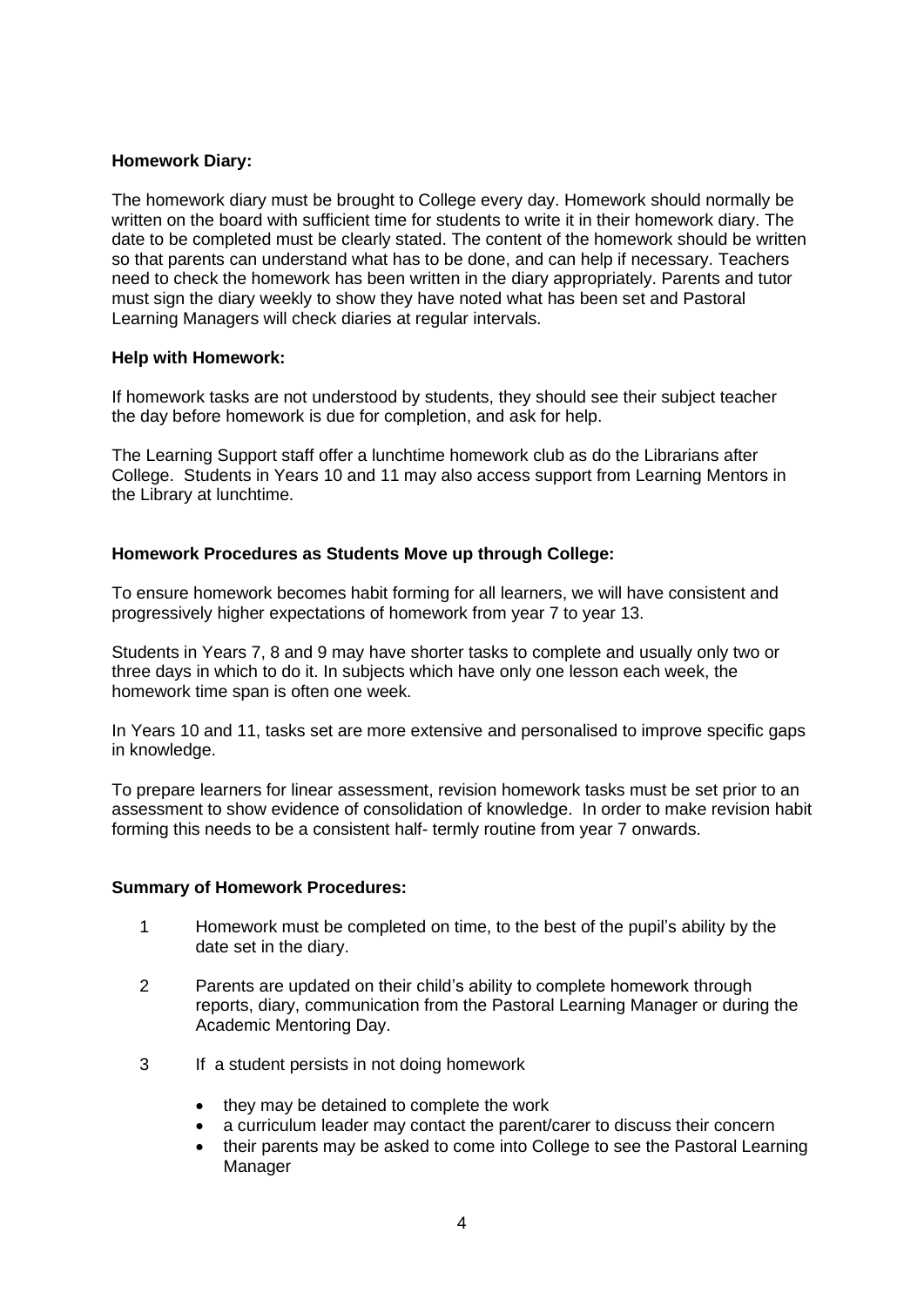## **ARRANGEMENTS FOR MONITORING AND EVALUATING THE POLICY**

- 1 Form Tutors will scrutinise homework diaries each week.
- 2 Parents are asked to look at their child's diary and contact the Pastoral Learning Manager if necessary to discuss any issues or concerns.
- 3 Pastoral Learning Managers will select a random sample of diaries regularly each half term and check that the diary is being completed appropriately.
- 4 Members of the Senior Leadership Team will undertake homework reviews and work scrutiny as part of their departmental monitoring programme.

## **SUMMARY OF THE POLICY**

## **Students' Responsibilities**

- Write homework on timetable in diary.
- Record homework fully.
- Complete it to the best of their ability.
- Ask for help at least a day before the deadline if needed.
- To ensure timely feedback is given, homework must be handed in on time.

## **Parents'/Carers' Responsibilities**

- Provide a peaceful, suitable place for students to work at home.
- Make it clear to students that they value homework, and point out the benefits of it.
- Ask to see completed homework and encourage student to complete this to the best of their ability.
- Expect deadlines to be met and check that they are via the homework diary.
- Sign the diary.

## **Teachers' Responsibilities**

- Set appropriate homework in accordance with the policy and make sure it is recorded correctly
- Check that students carrying homework cards have correctly noted the homework
- Collect it in on the due date and mark it, if appropriate.
- Give formative feedback to students.

## **Curriculum Leaders/Pastoral Learning Managers' Responsibilities**

- Monitor homework given and ensure it meets expectations outlined in the policy.
- Monitor diaries.
- Complete work scrutiny of the work set and the quality of the completed product.
- Take action if necessary.

## **Senior Leaders' Responsibilities through Link Leader Role**

- Monitor, evaluate and review the homework policy and its effectiveness.
- Monitor the quality and impact of homework.
- Ensure there is consistency across a department and whole school.